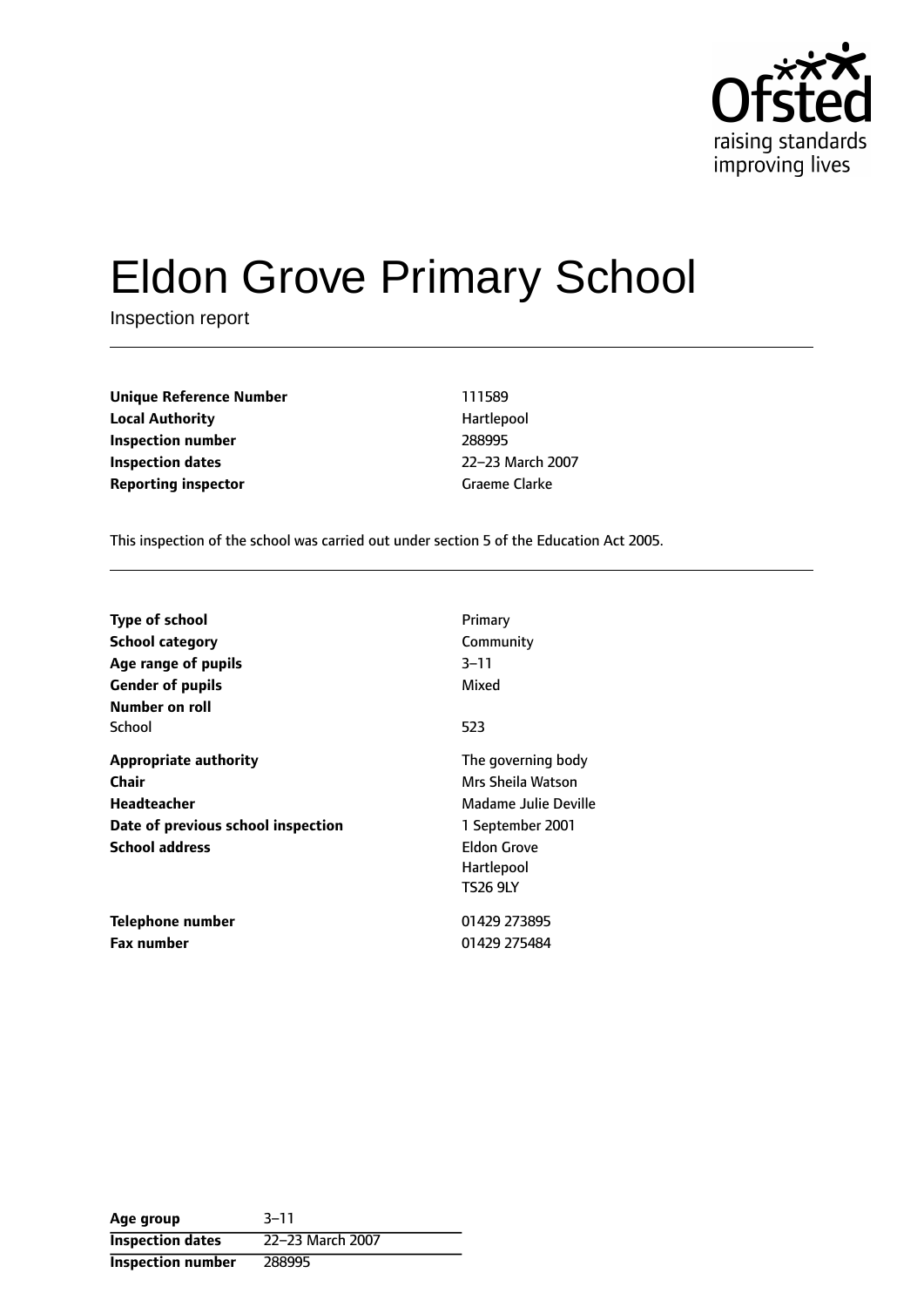.

© Crown copyright 2007

#### Website: www.ofsted.gov.uk

This document may be reproduced in whole or in part for non-commercial educational purposes, provided that the information quoted is reproduced without adaptation and the source and date of publication are stated.

Further copies of this report are obtainable from the school. Under the Education Act 2005, the school must provide a copy of this report free of charge to certain categories of people. A charge not exceeding the full cost of reproduction may be made for any other copies supplied.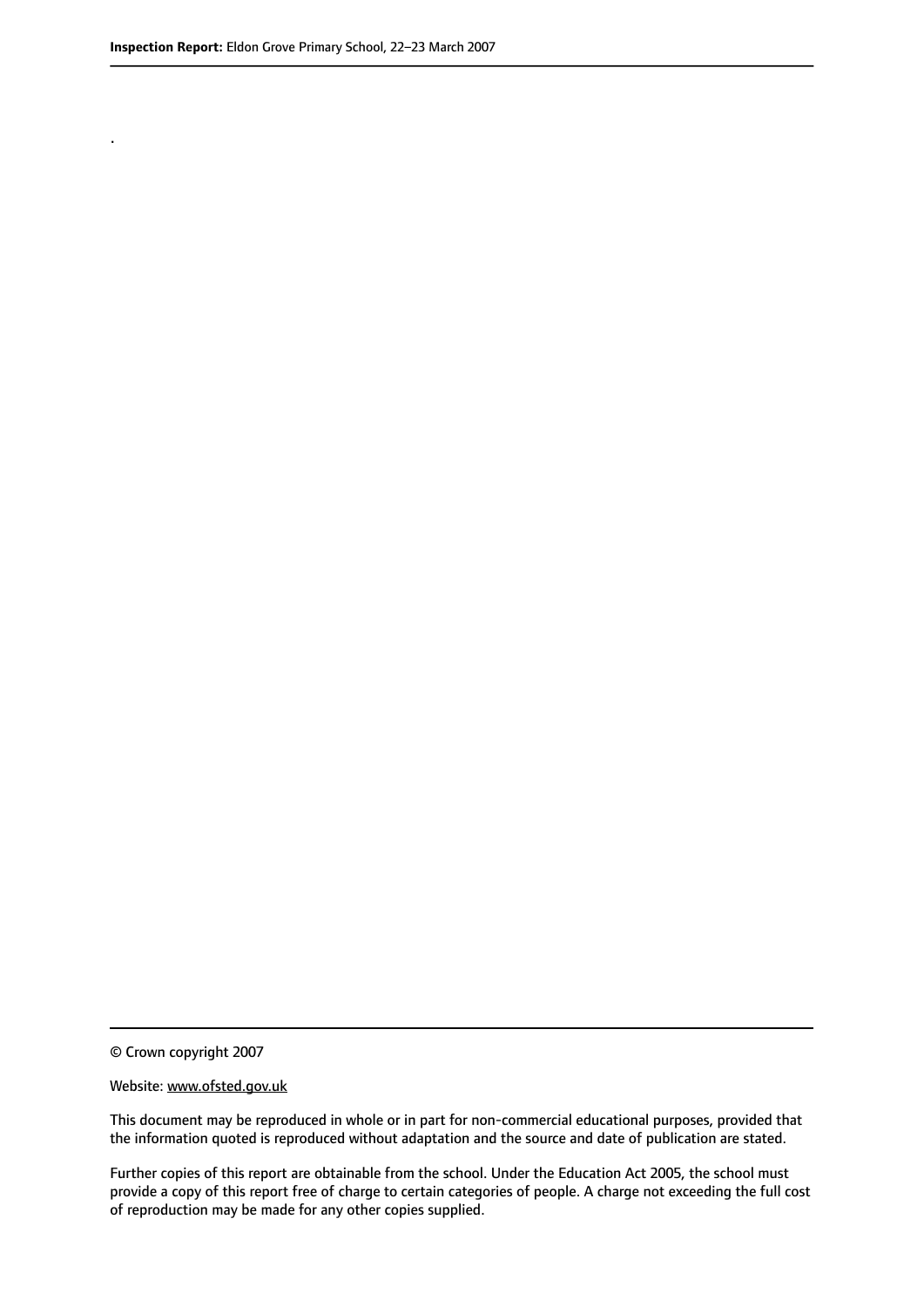# **Introduction**

The inspection was carried out by three Additional Inspectors.

## **Description of the school**

This larger than average size primary school, which includes a large Nursery unit, serves an area that is broadly average in terms of socio-economic advantage. Children start school in the Foundation Stage with standards that are typical for their age. The proportion of pupils taking free school meals is below average. Almost all pupils are from a White British heritage, with a very low number of minority ethnic pupils, from mostly Asian origins. The proportion of pupils with learning difficulties and/or disabilities is about average although the number with statements of special educational need is low.

## **Key for inspection grades**

| Grade 1 | Outstanding  |
|---------|--------------|
| Grade 2 | Good         |
| Grade 3 | Satisfactory |
| Grade 4 | Inadequate   |
|         |              |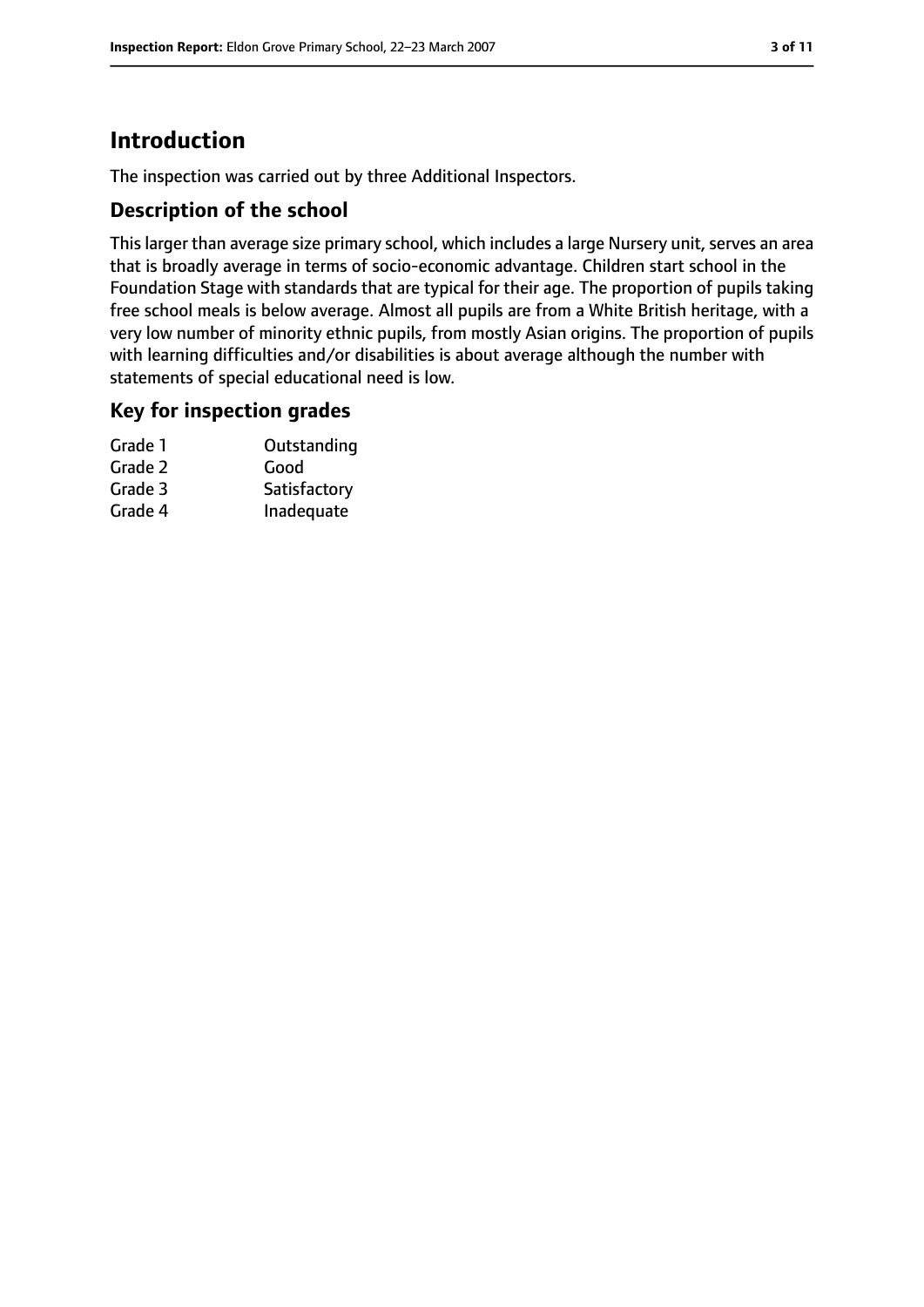# **Overall effectiveness of the school**

#### **Grade: 3**

Eldon Grove Primary School provides a satisfactory education for its pupils. The headteacher's strong and effective leadership promotes a clear philosophy that every child does matter and that they should all achieve as well as possible. Her determination and commitment have improved the school since her relatively recent appointment. She and her new senior team work well with parents, the local authority and the local community in support of pupils' personal development and well-being.

Pupils enjoy school and thrive when their accomplishments are recognised in work on display and in assemblies. They are enthusiastic and cheerful: one happily volunteered that she liked it here 'because of the teaching, and its fun!' Pupils conduct themselves well, especially in lessons and around the building. Behaviour is good overall and pupils say that any bullying is dealt with promptly. Pupils are aware of the importance of physical activity and making sensible choices from the lunch-time menu. Older pupils contribute satisfactorily to their school community; such as, through the recently established school council and through the highly acclaimed school choir. Their average level of basic skills prepares pupils satisfactorily for their move to secondary school. Parents are positive about the school and most have high regard for the recent improvement in their children's progress. Only a few express concerns, mainly about playground behaviour. Parents especially value the care the school provides. One who commented sums up their views, 'I have always found the staff to be approachable, understanding and attentive to the children's needs.'

Teaching and provision in the Foundation Stage are very good. They are based on very good assessment and a good understanding of children's needs. Imaginative activities excite and absorb the children. In turn, pupils make especially good progress in their personal and social development and their language and communication skills. Teaching elsewhere is satisfactory overall, though some is good or outstanding. Standards are average but could be better. In Key Stage 1, pupils make steady progress and in 2006 reached average standards. Year 6 pupils also make satisfactory progress and in 2006 achieved better than in 2005. Standards overall at Year 6 in 2006 were average although science results fell and too few pupils reached the higher level in writing. Pupils with learning difficulties and/or disabilities make the same progress as other pupils.

The headteacher, governors and senior staff work well together. They have a clear picture of most aspects of the school's work but the current school improvement plan is rather broad and not focused sharply enough on raising standards. The school has improved since the last inspection, particularly in the last year or so. Given the current circumstances in the school with the effective leadership of the headteacher, good governance and supportive parents, the school has a satisfactory capacity to continue to improve in future.

# **What the school should do to improve further**

- Raise standards in writing, particularly for higher attainers, and science.
- Improve the quality of teaching to the level of the best in the school.
- Review and concentrate attention on the most significant areas for improvement in the school improvement plan.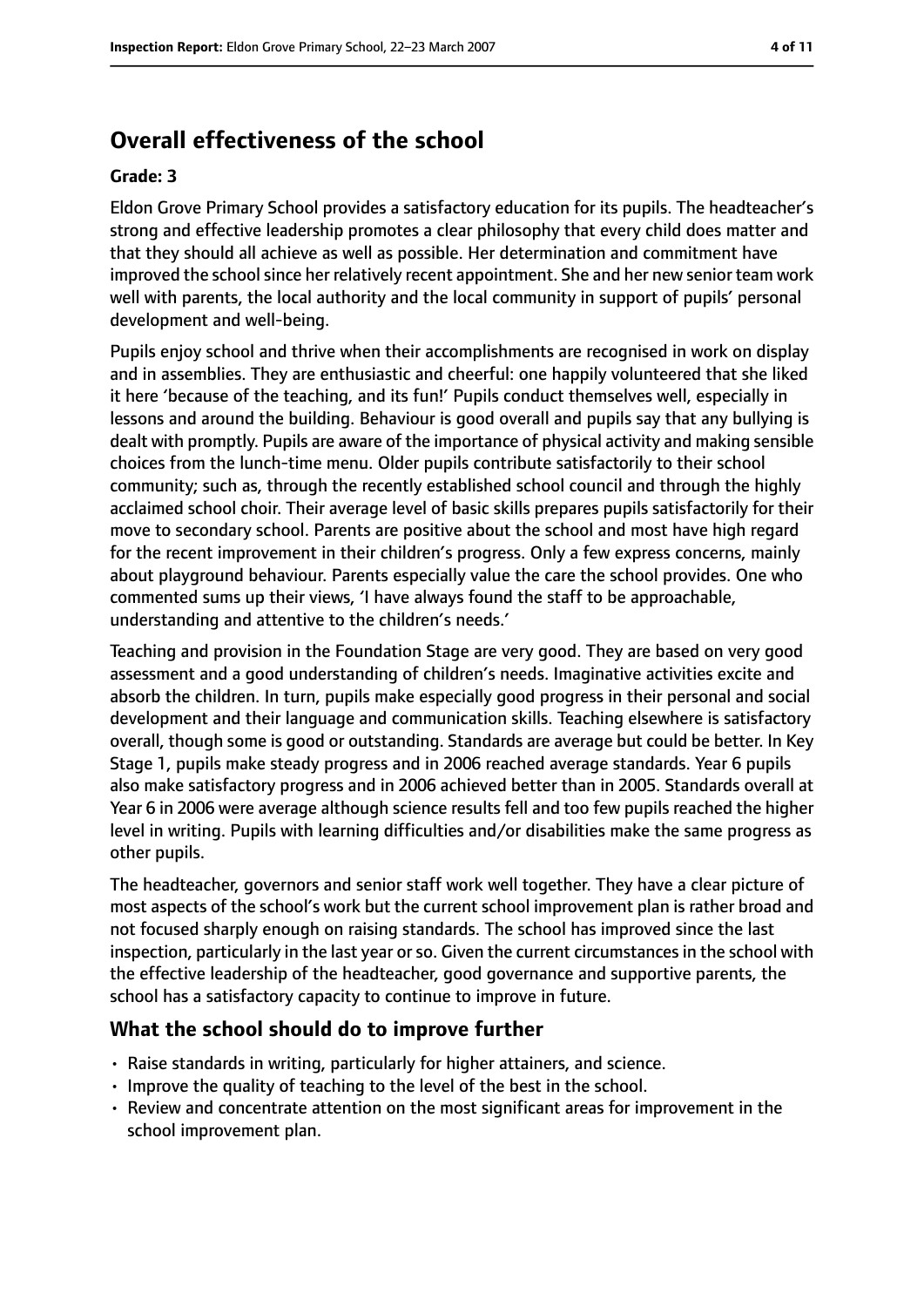# **Achievement and standards**

#### **Grade: 3**

Achievement is satisfactory and pupils reach average standards at the end of Years 2 and 6. In the Foundation Stage, children make good progress in all areas of learning so that by the end of Reception most reach the expectations for their age with a good number exceeding them. Particularly good progress occurs in children's personal and social development and language and communication skills.

In Key Stages 1 and 2, pupils make satisfactory progress. In 2006, pupils in Year 2 reached average standards in reading, writing and mathematics. In Year 6, the test results for 2006 were in line with the national average in English, mathematics and science. Compared to 2005, English and mathematics results improved, but science results fell-back. Results were particularly good in reading, where almost half of the pupils exceeded the expected level for their age, but too few pupils reached the higher level in writing. School data indicates that this year there will be a rise in the number of pupils gaining the higher levels in writing. The current Year 6 pupils are on course to meet their targetsin the national tests. Throughout the school, pupils with learning difficulties and/or disabilities make satisfactory progress. Boys did not do as well as girls, particularly in English.

# **Personal development and well-being**

#### **Grade: 3**

Pupils' personal development and well-being, including their spiritual, moral, social and cultural development, are satisfactory. After benefiting from a very good start in the Foundation Stage, pupils throughout the school develop very positive attitudes to learning and enjoy all that they do. Pupils are friendly, and polite and courteous to one another and adults. Effective management of behaviour, based on consistent codes of conduct, ensures for the most part pupils' behave well, although in the playground behaviour is only satisfactory. Pupils have a satisfactory understanding of the choices required to keep fit and healthy. They are starting to contribute to making their school a happier and safer place to be. Older pupils on the new school council, and those who act as 'playground friends', take on their responsibilities enthusiastically and maturely. Attendance is average and improving because of the efforts of the school to promote better attendance and punctuality with parents. Pupils' preparation for the next stage of their education is satisfactory.

# **Quality of provision**

## **Teaching and learning**

#### **Grade: 3**

Teaching and learning are satisfactory, with some good and outstanding features seen during inspection. The quality of teaching and learning varies from class to class, which results in differing rates of progress. Where teaching is good, lessons are planned with due consideration for the pupils' prior skills and knowledge. As a consequence, pupils are given work that matches their needs resulting in them making good progress. Good relationships exist between teachers, support staff and pupils, which motivates pupils to work hard to please them. At times, teachers' explanations are too long, which results in pupils losing interest and this slows learning and makes pupils less prepared for the tasks where they are expected to work alone. In some lessons, assessment is not used effectively enough to identify and plan for pupils' needs. As a result,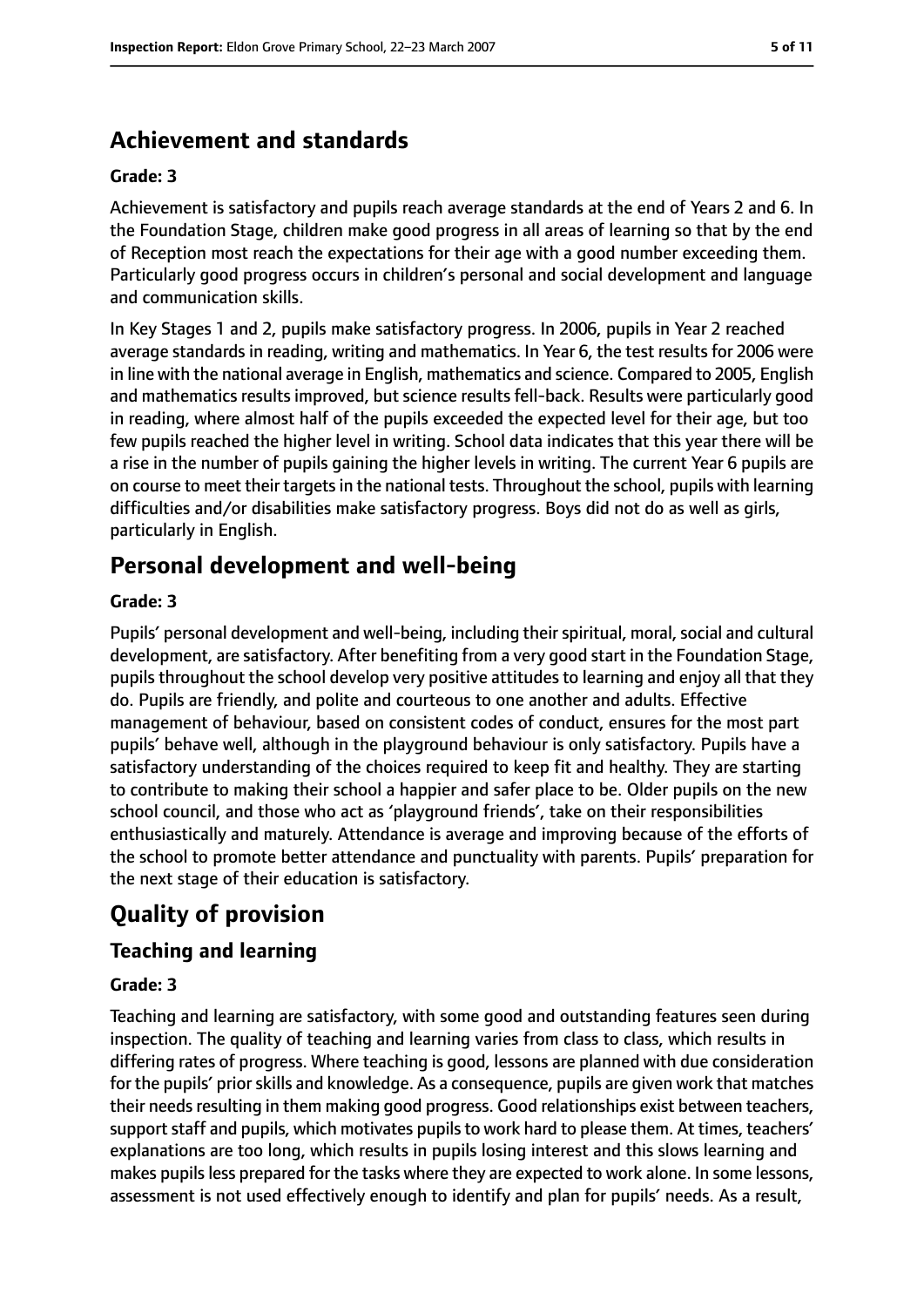more able pupils are not always challenged enough. Teaching assistants give suitable support to pupils with learning difficulties and/or disabilities and ensure that these pupils are fully included in school life. The quality of marking varies from class to class. It is often positive and encouraging, but does not consistently provide pupils with clear enough guidance about how they can improve their work.

#### **Curriculum and other activities**

#### **Grade: 3**

The quality and range of experience and opportunities for learning through the curriculum are satisfactory, and meet all statutory requirements. The provision in the Foundation Stage is very good and gives children a very good preparation for future learning. In Key Stages 1 and 2, recent improvements to the curriculum enable pupils to consolidate and extend their skills; for example, in writing. The 'Big Write' initiative in Years 2 and 6 illustrates this really well. However, planning does not yet ensure basic skills are as fully developed in all subjects of the curriculum as they might be. Good and supportive partnerships enhance pupils' learning and contribute to their well-being. For example, the town Football Club offers help to improve pupils' study skills and the Hartlepool Big Walk initiative contributes to physical well-being. Links with local schools, and a wide range of visits and visitors, further enrich pupils' learning. Pupils voluntarily take part in after school sports and physical activities that contribute to their fitness and to their cultural development through drama, art and singing in the choir. However, numbers are relatively low with all pupils from Years 4 to 6.

#### **Care, guidance and support**

#### **Grade: 3**

Care, guidance and support are satisfactory. Parents rightly say that their children are well cared for because staff are dedicated to their welfare. Well thought out procedures protect and safeguard pupils. Pupils feel safe because relationships are good, staff know pupils well and pupils know that staff will help them overcome any difficulties. Children in the Foundation Stage are particularly well supported. They settle quickly into school and their interests are helped to flourish so that they make rapid gains in learning. Teachers and teaching assistant work well together in lessons to support pupils with learning difficulties and/or disabilities. However, the guidance they receive does not always match their specific needs. A relatively new and systematic approach to track pupils' progress in their academic work and personal development is securely in place but making use of it is still developing. Pupils have a better understanding of how to improve their writing than in other aspects of their work. Practices to ensure that pupils know how well they are getting on and are fully involved in understanding their next steps are not yet used consistently in all classes and subjects.

# **Leadership and management**

#### **Grade: 3**

Leadership and management throughout the school are satisfactory with good governance. The relatively recently appointed headteacher's very effective leadership sets the tone for the positive climate for learning that all children thrive on and enjoy. Governors are justifiably delighted with her emphasis on improving standards. The governing body is dedicated and diligent in seeing that, through their own first hand involvement, the school is competently led and managed and administered. A new team of senior staff clearly share the headteacher's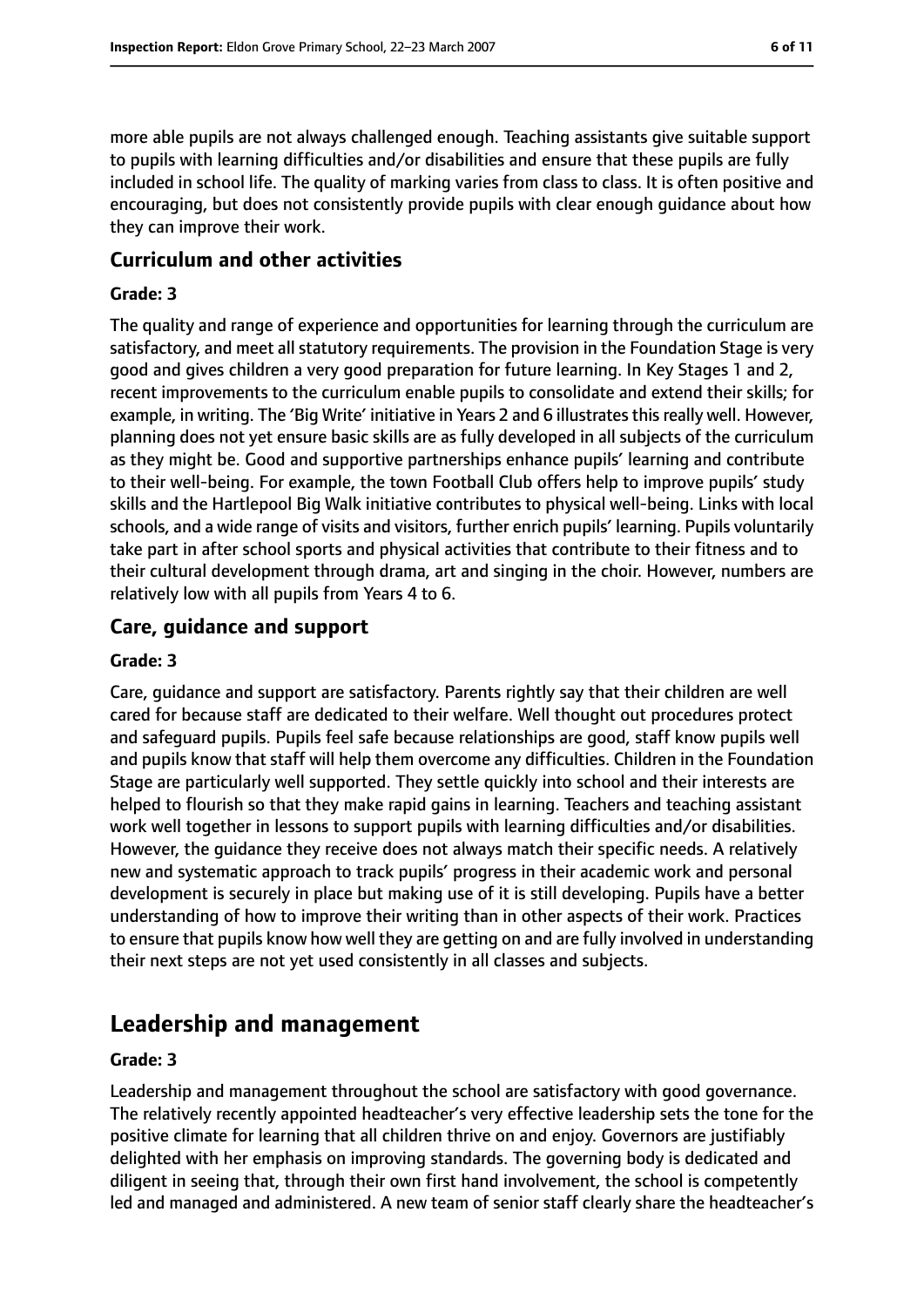vision and is working to improve standards further for all learners. Attention to raise the quality of teaching has ensured greater progress and achievement in 2006 in English and mathematics. Together with the headteacher, senior staff rigorously monitor and review the quality of education and all aspects of school life. School evaluation is accurate; for example, in identifying the need for improvement in standards and the quality of teaching. Nevertheless, planning to tackle these issues does not indicate sufficiently clearly the improvements expected. Although the school knows that raising standards further centres upon improving teaching, its focus of attention is blurred by a commendable desire to improve many other aspects of the school's work at the same time.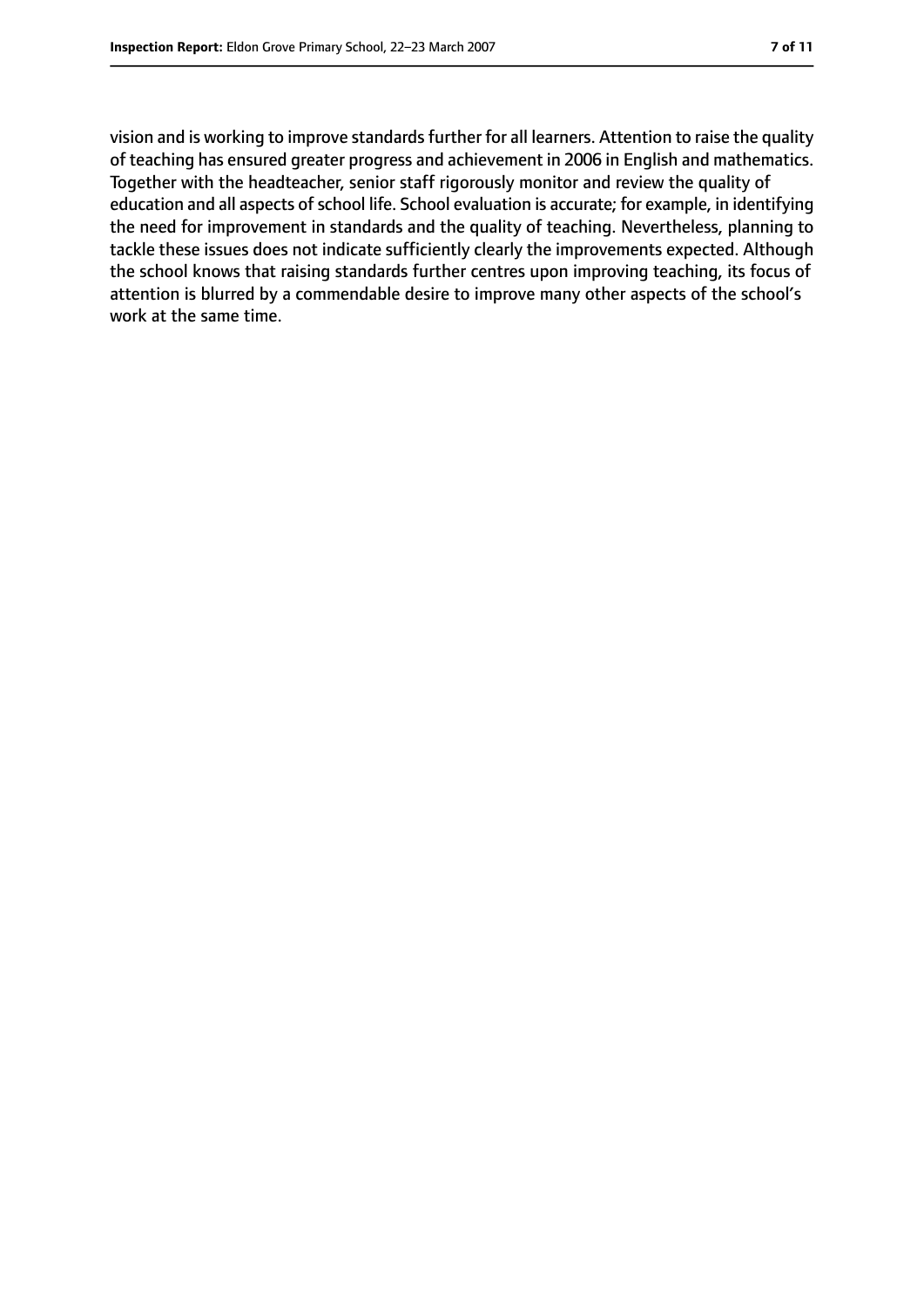**Any complaints about the inspection or the report should be made following the procedures set out in the guidance 'Complaints about school inspection', which is available from Ofsted's website: www.ofsted.gov.uk.**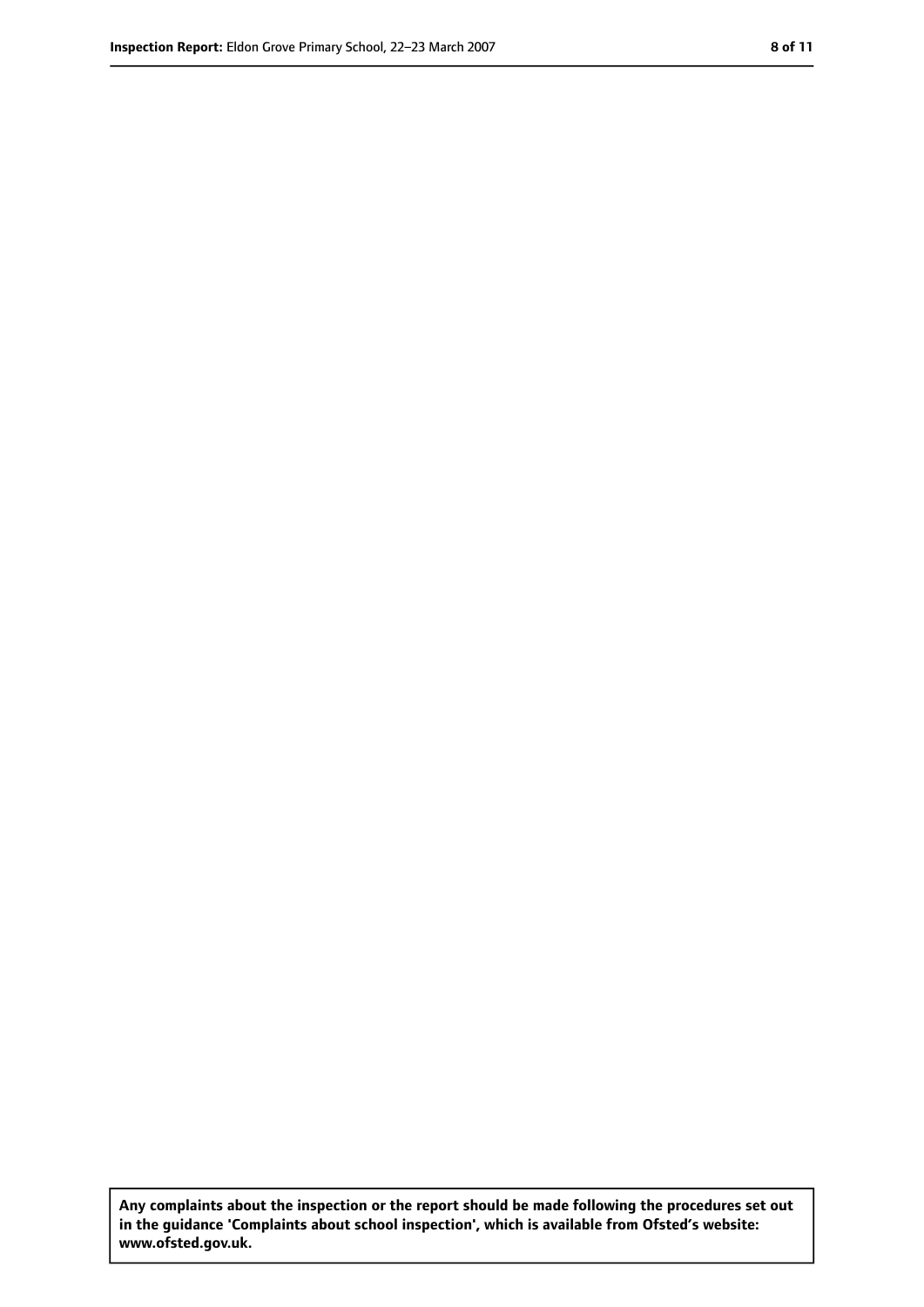## **Annex A**

# **Inspection judgements**

| Key to judgements: grade 1 is outstanding, grade 2 good, grade 3 satisfactory, and grade 4 | School         |
|--------------------------------------------------------------------------------------------|----------------|
| inadeauate                                                                                 | <b>Overall</b> |

# **Overall effectiveness**

| How effective, efficient and inclusive is the provision of education, integrated<br>care and any extended services in meeting the needs of learners? |     |
|------------------------------------------------------------------------------------------------------------------------------------------------------|-----|
| How well does the school work in partnership with others to promote learners'<br>well-being?                                                         |     |
| The quality and standards in the Foundation Stage                                                                                                    |     |
| The effectiveness of the school's self-evaluation                                                                                                    |     |
| The capacity to make any necessary improvements                                                                                                      |     |
| Effective steps have been taken to promote improvement since the last<br>inspection                                                                  | Yes |

# **Achievement and standards**

| How well do learners achieve?                                                                               |  |
|-------------------------------------------------------------------------------------------------------------|--|
| The standards <sup>1</sup> reached by learners                                                              |  |
| How well learners make progress, taking account of any significant variations between<br>groups of learners |  |
| How well learners with learning difficulties and disabilities make progress                                 |  |

# **Personal development and well-being**

| How good is the overall personal development and well-being of the<br>learners?                                  |  |
|------------------------------------------------------------------------------------------------------------------|--|
| The extent of learners' spiritual, moral, social and cultural development                                        |  |
| The behaviour of learners                                                                                        |  |
| The attendance of learners                                                                                       |  |
| How well learners enjoy their education                                                                          |  |
| The extent to which learners adopt safe practices                                                                |  |
| The extent to which learners adopt healthy lifestyles                                                            |  |
| The extent to which learners make a positive contribution to the community                                       |  |
| How well learners develop workplace and other skills that will contribute to<br>their future economic well-being |  |

# **The quality of provision**

| How effective are teaching and learning in meeting the full range of the<br>learners' needs?          |  |
|-------------------------------------------------------------------------------------------------------|--|
| How well do the curriculum and other activities meet the range of needs<br>and interests of learners? |  |
| How well are learners cared for, guided and supported?                                                |  |

 $^1$  Grade 1 - Exceptionally and consistently high; Grade 2 - Generally above average with none significantly below average; Grade 3 - Broadly average to below average; Grade 4 - Exceptionally low.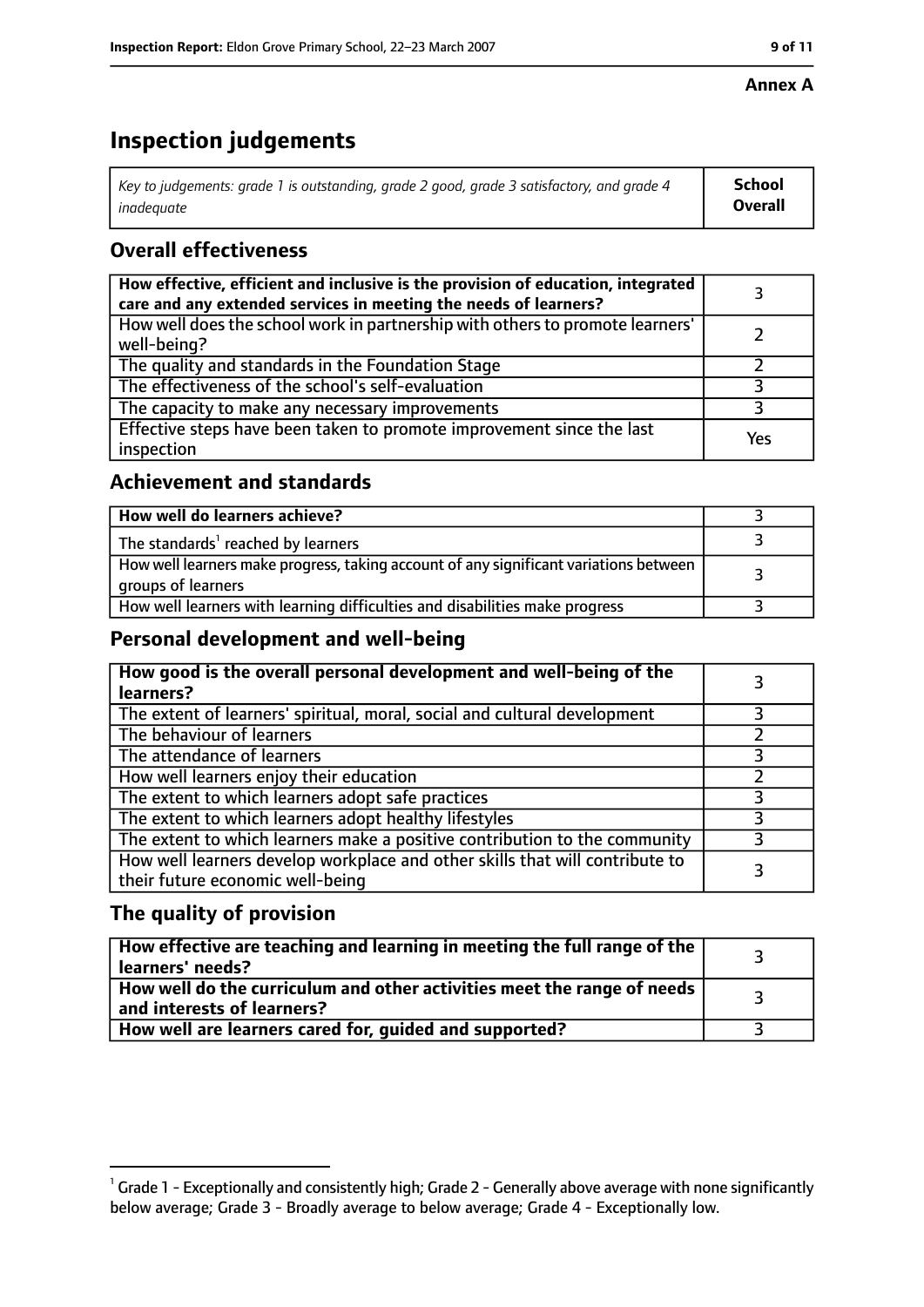# **Leadership and management**

| How effective are leadership and management in raising achievement<br>and supporting all learners?                                              | 3         |
|-------------------------------------------------------------------------------------------------------------------------------------------------|-----------|
| How effectively leaders and managers at all levels set clear direction leading<br>to improvement and promote high quality of care and education |           |
| How effectively performance is monitored, evaluated and improved to meet<br>challenging targets                                                 | 3         |
| How well equality of opportunity is promoted and discrimination tackled so<br>that all learners achieve as well as they can                     |           |
| How effectively and efficiently resources, including staff, are deployed to<br>achieve value for money                                          | 3         |
| The extent to which governors and other supervisory boards discharge their<br>responsibilities                                                  | 7         |
| Do procedures for safequarding learners meet current government<br>requirements?                                                                | Yes       |
| Does this school require special measures?                                                                                                      | <b>No</b> |
| Does this school require a notice to improve?                                                                                                   | No        |